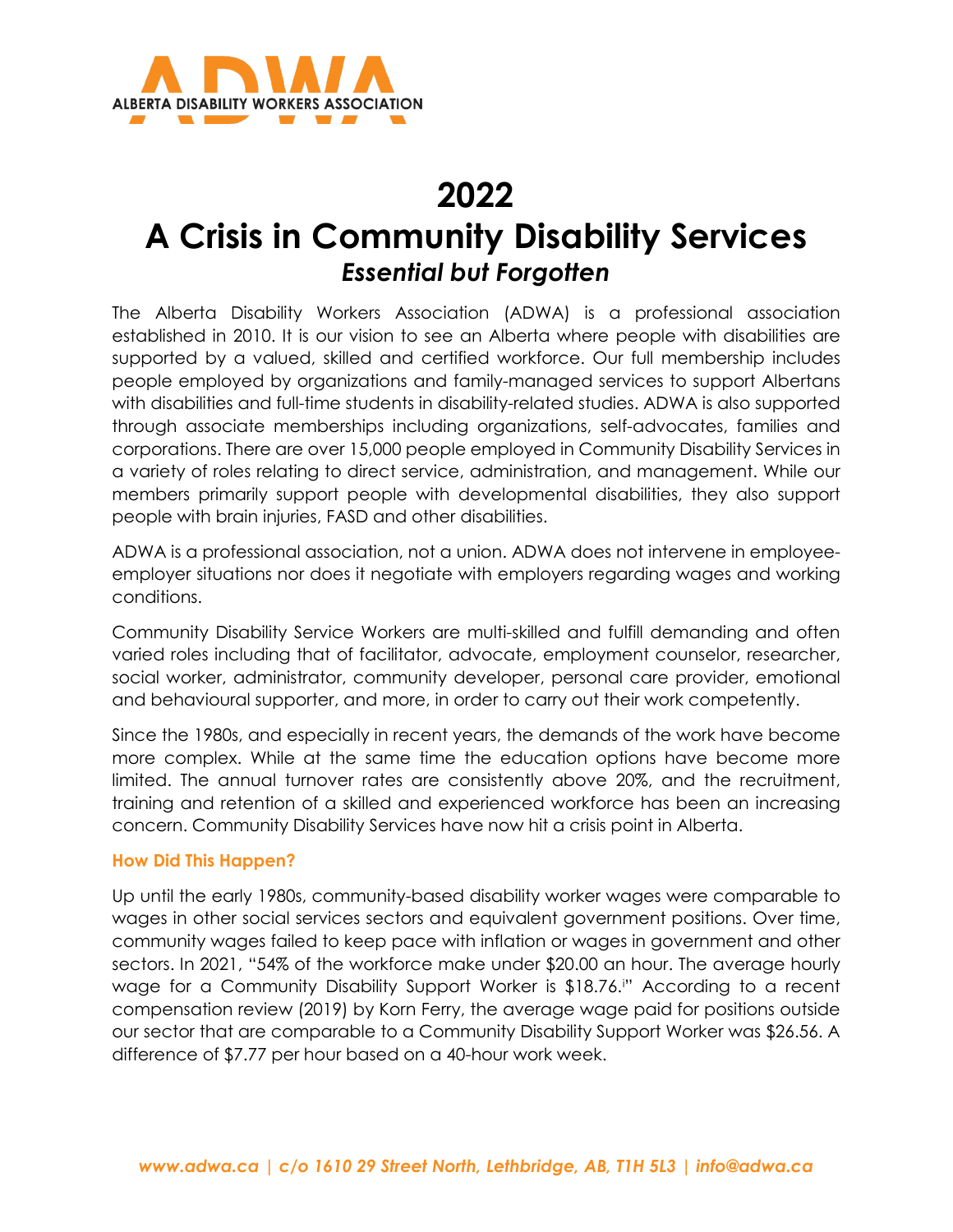

#### **Figure 1: cycle of impact of low wages**



Comparatively poor wages created a vicious cycle of working multiple jobs to make ends meet, having less time and energy to seek education that did not produce enough income to pay student loans, and post-secondary programs closing due to low enrollment. With a less educated workforce, employers had to supply more on-the-job training.

In 2022, Community Disability Service employers find that they cannot compete in the job market to recruit and retain workers with the necessary skills, experience and training to provide quality supports to people with disabilities.

## **What is the Solution?**

A key part of the solution is compensation that reflects the skills required by the workforce. Community Disability Service Providers have not received funding to increase wages since 2014. This valuable and already underpaid workforce has fallen further behind in the last eight years, and recruitment and retention issues are now at a crisis point. Unless government funders of these essential services recognize the professionalism of disability workers through appropriate and increased compensation, the sector will continue to struggle.

A professional, skilled and experienced workforce is critical for quality services for people with disabilities, ensuring community inclusion, safety and quality of life. Professional compensation breaks the cycle and changes everything. Appropriate compensation and supporting education and training opportunities for Community Disability Service Workers will lead to a stable, competent professional workforce and quality outcomes for people with disabilities.

## **Essential but Forgotten**

ADWA is leading a public awareness campaign to bring attention to the critical need for increased funding from the Government of Alberta to provide competitive and fair compensation for Community Disability Service Workers. The workforce has not seen a wage increase in eight years, while cost of living has steadily increased, the inflation rate has hit an all-time high and competition for skilled and experienced workers is fierce.